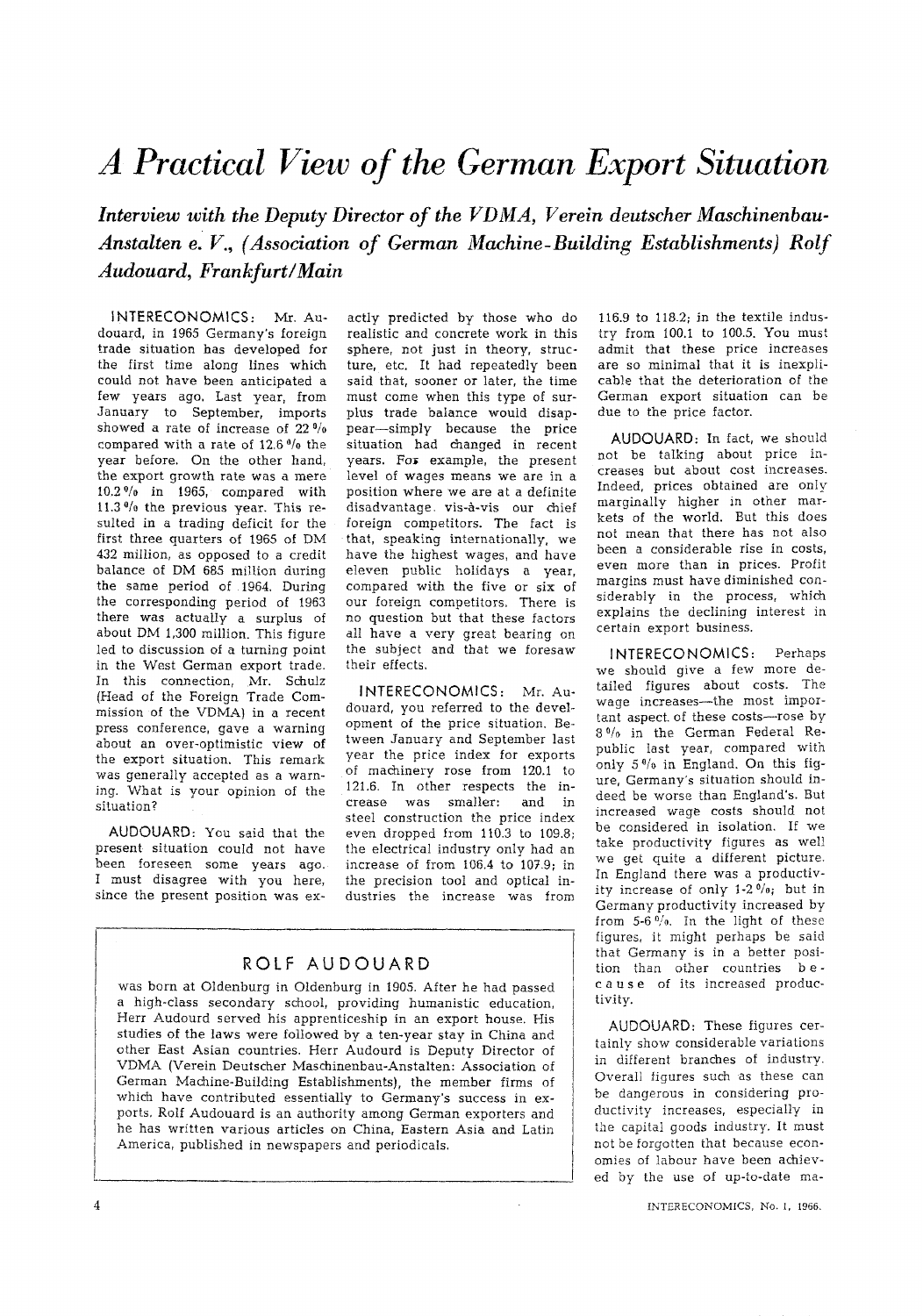chinery in the consumer goods industry, this labour will transfer to the capital goods side. And the capital goods manufactured under these high wage cost conditions are mainly for the benefit of customers in the capital goods industries. They--i.e. the manufacturers of consumer goods --are actually the ones who benefit from these effects of rationalisation.

**<sup>l</sup>**NTERECO NOMICS **:** To revert to the cost situation and make an international comparison, it could be said that in 1965 the USA and Italy were better placed than, for instance, the Federal Republic. In spite of this, American export prices have risen more than ours. How can this paradox be explained?

AUDOUARD: I will try to explain it although, of course, I am not qualified to give information on American plants. But if anyone has succeeded, by whatever methods, in obtaining higher prices, then they must have been "lucky". There is a whole series of products where price conditions favour the USA because of their enormous investment at an earlier date. We must get away from the idea that everything which comes out of the USA is expensive. On the contrary: in mass-production--and by all means this includes the machinery branch--there are sectors in which the USA, because of their mass-production, can offer very considerably lower prices. As to Italy, I must admit that I am not quite certain about cost structure and export prices there, and you will also know that certain discussions are taking place now in the European Law-Court on support measures for Italian exports which run contrary to the provisions of the Treaty of Rome. In any case it must be noted in Italy that many businesses are stateowned, which means that one cannot be sure about their formation of prices and whether this is based on sound economic principles.

INTERECONOMICS: This brings me to the next question, Mr. Audouard. What is the position on support or promotion of exports in the Common Market countries or in countries competing in the international market? Are German exports in a bad position here?

INTERECONOMICS, No. 1, 1966. 5

AUDOUARD: Yes, certainly, because we are always holier than the Pope, And when you read through the relevant articles of the Treaty of Rome, when you take the basic OECD agreements, and when you take all the very comprehensive GATT rules, there are certain things which conform to all these rules and others which, to say the least, are uncertain. The Federal Republic has taken pains to follow these things through to their very end, whereas in other EEC countries--with the exception perhaps of Belgium and the Netherlands--there are certain things which are doubtful, at least as regards all these agreements.

INTERECONOMICS: Mr. Audouard, in our institute we are making a very thorough investigation of this particular question of export promotion in various industrial countries. And although the investigation is not yet completed, our first conclusion is that. in every country where this question of export promotion crops up, people say: "Oh! well, the others ... They are much better placed. We Italians, we Japanese, w e English, are always in a much worse position, compared with the French, the Germans, the Americans, or whoever. W e must have more support." That is one thing we have found, so we are not surprised to hear you say: "We Germans are in a worse position than the others." Our second finding is that it is very hard to compare measures to encourage exports in different countries, at least on a quantitative basis. For example country A will start an export-credit guarantee whichquantity-wise--looks much better than in Country B. But if one looks a little closer, this export-credit guarantee, which looks so good quantity-wise and on paper, is cancelIed out by a particularly long interval before payments begin, i.e. the period which elapses between the event insured against and payment of the compensation. Intervals such as these bring companies in liquidity difficulties to the brink of ruin. What we mean to say is that the argument "We Germans are worse off than others as regards export promotion" should be used with care, and that such unequivocal comments as are made not only by you but by your colleagues in other EEC or OECD

countries do not always have such a clear basis.

AUDOUARD: Of course everyone believes that other countries are Heaven and his own Hell. I should like to give you a specific example showing the definite advantage French industry has over ours: our system allows tax refunds on exports. These rebates are equivalent to repayment of the accumulations of turnover tax on a product before it is exported. When it is exported, an estimated amount of  $3.5\frac{0}{0}$  is set aside on the assumption that this estimate in fact corresponds to the amount due for accumulated turnover tax. Doubtless there are products where the estimated amount quite accidentally corresponds to the amount due, but we have definitely established there are many productsincluding many in our own field of mechanical engineering--which certainly bear a higher rate of turnover tax. French products, on the other hand, have a definite advantage, for, thanks to the system in force there, when exports leave the country, they are not subject to any turnover tax.

INTERECONOMICS: Mr. Audouard, let, us turn to the measures taken to promote exports, by use of a crash programme to help industry improve its export position. What measures should the Federal Republic take to strengthen the competitive position of German industry on the international market?

AUDOUARD: It is impossible to give a brief answer here, for the simple reason that the structure varies too widely from one sector of industry to another.

INTERECONOMICS: Could we then perhaps take as an example your sector--mechanical engineering?

AUDOUARD: All of us here know the situation which has arisen due to restrictions upon the capital market. It is a fact that those restrictions have deliberately caused an increase in the cost of financing. In mechanical engineering costs are of decisive importance, not only in manufacturing, for investment, etc. but also in the actual running of the business. And if you think that over the last two years--I am now deliberately not exaggerating-the cost of financing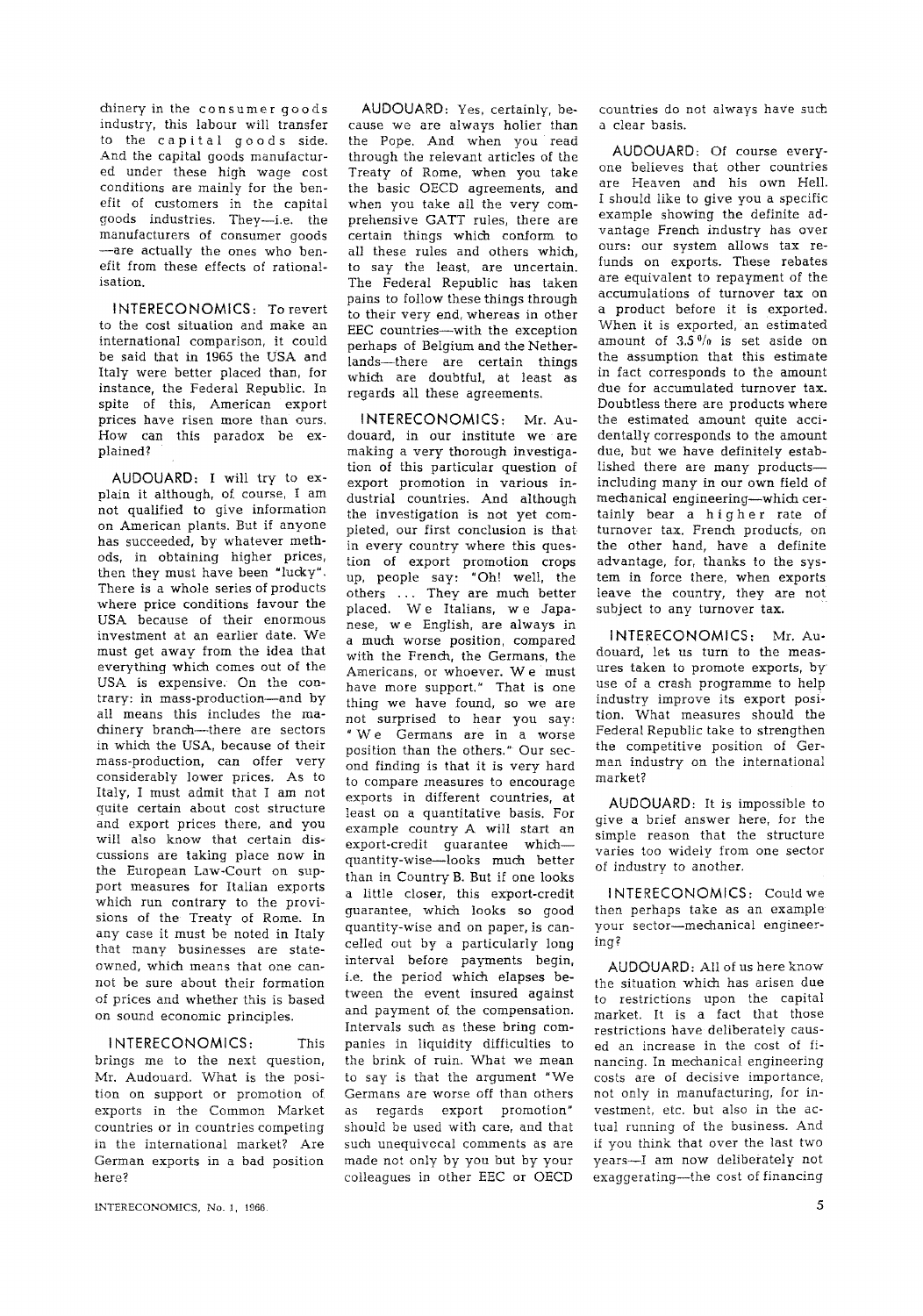has risen a good 50% whilst in France, the Banque Nationale de Commerce Extérieur applies a flat rate of  $3<sup>0</sup>/0$  for all refinancing and in Britain in spite of the high discount rate of  $5\frac{1}{2}$ % there is a uniform system for all long-term business, you will see what difference a rate of 8-9% makes to the financing costs in the German economy. There are big differences indeed--at least in business with fixed assets.

INTERECONOMICS: What can the authorities do about this?

AUDOUARD: At the recent VDMA meeting it was repeated quite clearly that we do not want subsidies, and have never requested any, but only to be put on an equal footing. I should like to ask you: do you consider the established rate of interest of  $3\frac{0}{a}$  on all long-term export financing consistently applied in France to be a subsidy or not? For myself, I am of the opinion that it is a subsidy. It is therefore obvious that we should request a state interest subsidy. This is a matter which will want to be considered very seriously if we fall still further behind, taking into account all the consequences such an interest subsidy might have for the entire capital and money market. But there are other methods, There is, for instance, the Bundesbank's socalled "Ceiling B" financing at the rate of  $5^{1/2}$  %. At the same time I should like to mention the endearours to, introduce the so-called "Ceiling C" under export credits. t do not understand the reason why "Ceiling C" has come to a standstill.

INTERECONOMICS : You have just given a very concrete example of where something could be done. Earlier you mentioned that the  $3\frac{0}{e}$  interest rates in France should be regarded as a subsidy, and you would never ask for such a subsidy. But when you talk about compensation, you a r e demanding a subsidy.

AUDOUARD: Well, I must explain that calling the Bundesbank's "Ceiling B" a subsidy is like throwing the baby out with the bath-water or taking a purely abstract view. We must remember the origins of "Ceiling B": at one time it was the point of departure for all financing. The economy has made good use of it and is

 $\overline{6}$ 

certainly thankful that this was done. As you know, "Ceiling B" was run down because of the *way*  business was tending. This--in particular the balance of payments position--no longer exists. I will not therefore ask the hypothetical question whether "Ceiling B" was a subsidy. I assume its last phase could be so described. But it is nevertheless only a small concession towards conditions currently prevailing in the USA, Great Britain, France and Italy, let alone arrangements current in the Netherlands and Belgium.

INTERECONOMICS: Mr. Audouard, you have mentioned in this connection important competitors of Germany-France, Great Britain, Italy, USA. Recently there has been more and more talk of how these countries are stepping up their export drives. Can it really be assumed that the export drives of these countries will have such serious effects on German industry and particularly upon its export capacity? Should we perhaps differentiate between one country and another? How seriously should the export drive be taken?

AUDOUARD: The export drive of another country, cannot influence competitive ability provided there are no subsidies which, so to say, distort the picture from the inside. But that export drives in other countries worry us very much is very obvious indeed. However, I share your opinion that a certain amount of differentiation is necessary.

We all know that five years ago the Americans were not in the least export-minded hut towards the end of the Eisenhower administration these matters had already begun to claim attention. Then came the Kennedy administration and the whole picture changed. Take for example the total American aid commitments for deliveries from the USA and various other measures. Think of the Trade Expansion Act, although, of course, there is a reciprocal element in this. This is not simply a situation which is confined to American industry but I do feel that the psychological moment for making American industry exportminded was almost more important than the actual measures taken. You should not overlook the fact that-although it cannot be expressed in actual numbers--the Americans enjoy very real preferences all over the Western Hemisphere. In my view, this is another revival of the Monroe Doctrine. American activities in South America are exceptionally strong and powerful and this was certainly not the case five years ago. You have only to look at the statistics to see h o w active the Americans are.

And take Great Britain, The English, in my opinion, have to face the most enormous difficulties, But their export effort is the more intensive, In May last year we had a talk with British industrialists in our field, gentlemen from the British Federation of Mechanical Engineering Industries. During this discussion we discovered that the percentage of English mechanical engineers who do export is much lower than over here. Here you can really say that every other firm in mechanical engineering exports, whilst in England only every fourth or fifth firm does, although what the English are now doing to bring smaller firms into the export market is absolutely astonishing. The dynamism of the English offers is really surprising. With our natural energy we have gone into all those markets which earlier we only considered marginal-some markets in the sterling area, etc.,--and we must admit that this is no longer sufficient. The English have suddenly come to life in this field. In Great Britain exports are the thing today--we can see this in every market. And when one says that the USA receives a certain intangible kind of preferential treatment in South and Central America, this holds for Great Britain in the Commonwealth--for language reasons and particularly because of the banking system, but also because they have no exchange risks as we know them.

[NTERECONOMICS: What about the third country we are worried about--France?

AUDOUARD: Whilst we are talking of preferences, France has a huge preference zone in the largest parts of Black Africa. The preferential treatment here stems not so much from the actual price levels or measures taken for the promotion of exports--these are accepted by French exporters as a natural thing. The most important factor there is the problem of

INTERECONOMICS, No. I. 1966.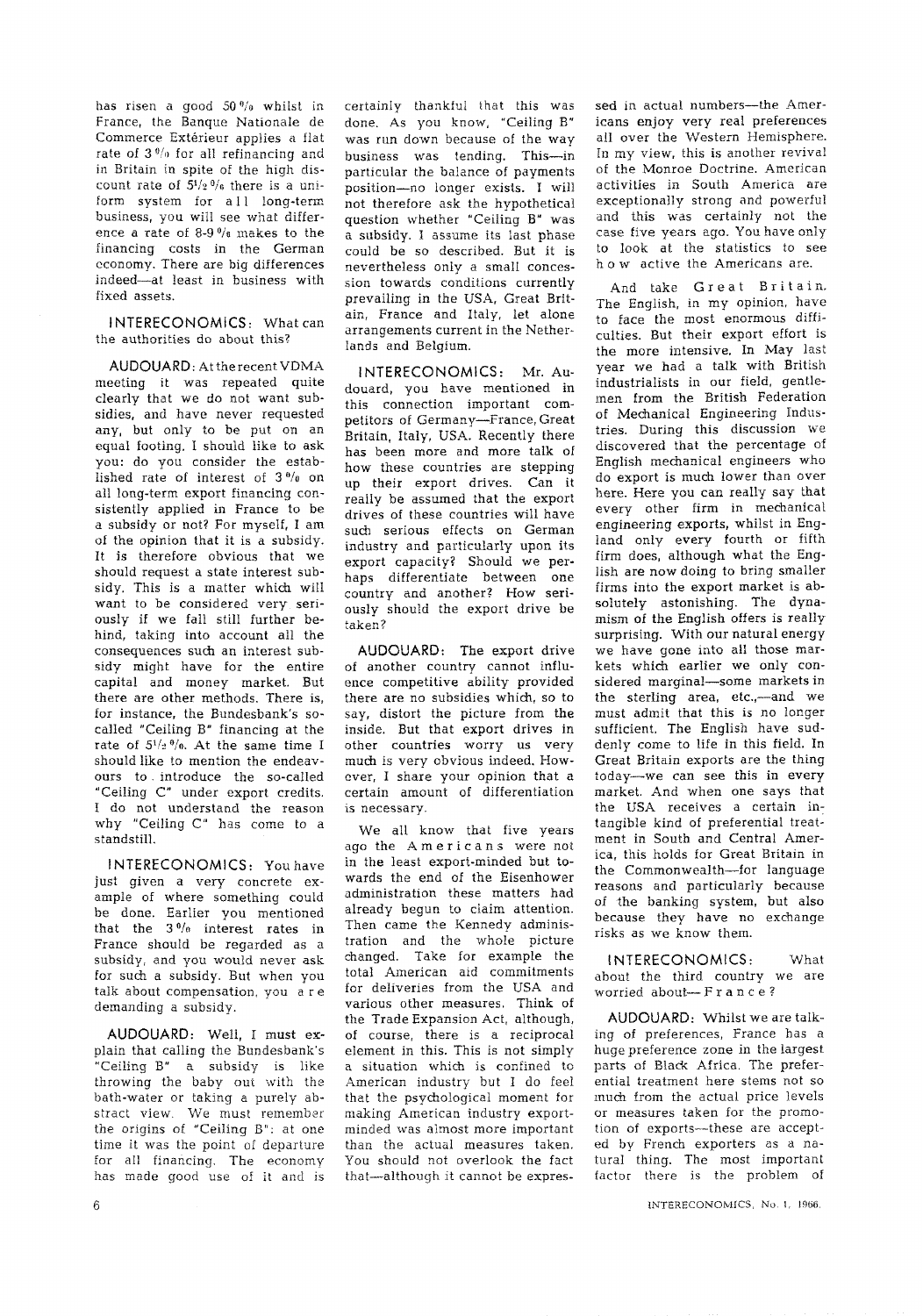sales-distribution in these countries-also the fact that they have people everywhere. In addition, moreover--and this should be mentioned here--something very positive has been born of this situation and from the activities of the French; namely, the European business on joint account. This is of considerable importance and, without going into details, it can be said there is scarcely largescale business operation of importance today where efforts are not being made to carry it through as European syndicate operation. In very many cases this has been successful.

I NTERECONOMICS: Your comments on these three countries show that the export drives of the USA, Great Britain and France have led to a new situation for Germany's exports. German exporters are feeling the increased competition from rivals. How do you think the German exporter can bring the German export industry into line--by so-called "crash programme" measures which can be taken from standard devices of a market-economy?

AUDOUARD: When you talk of a "crash programme" you really mean intensified sales activities which must be set in motion now. There is no doubt that certain reserves are available here. You know as weI1 as I that German industry has always been very forceful in approaching foreign markets. But you will find in practically every firm that exports tend to be concentrated -- although perhaps with fluctuations-on a proportionately smalI number of countries. If you will take the trouble to investigate this for yourselves, you will find that whole countries do from 35% to 50% of their total export business with five or six markets. This is well-known. And this does not apply only to individual countries and industries, but also to individual firms. It is quite understandable, of course, that with the pressure on delivery dates and the pressure of work necessary to fulfil existing contracts and the current labour shortage, it is very difficult to find new markets all the time as well as attending to business in hand.

INTERECONOMICS: Could you give some explanation about the Press report a few *days* ago headed: "ENCOURAGEMENT OF MAR-KET RESEARCH ABROAD". You spoke of opening up new areas. The Federal Ministry for Economic Affairs wants suggestions and ideas from industry for the 1967 budget and such research will receive financial support from the Government. We know this system from France and the USA. Now suggestions are wanted from us: which system would be useful for us and which could we adopt. What do you think of this proposal?

AUDOUARD: If I am properly informed, the French and American systems mean that market research risks are guaranteed by the State. I think there is no question that this is a good thing.

INTERECONOMICS: So you consider this approach to be completely positive?

AUDOUARD: Yes, we have tried for this for many years and it was only about four or six weeks ago that the first talks took place with the Arbeitsgemeinschaft Entwicklungsländer (The Study Group for Developing Countries).

INTERECONOMICS: That is one possibility-to encourage market research which should lead to increased overseas business. What is the position with regard to market research in German trade associations? What can a trade association do before such a market research system is set up: by the Government?

AUDOUARD: We have of course looked into this, and a trade association can supply the basis for market research and can show firms how to set about it. As a start we can, for example, collate all the statistics for those industrial exporting countries supplying a certain market. Then; in individual cases, we can break these down to comparatively small items. What we cannot do, however, is to undertake our own market research because we would have to make the results available to all firms and, in certain instances, this might harm those firms that are already well-established in one market or another. These companies would naturally come to us and ask: "Have you nothing better to do than set our competitors upon us?"

INTERECONOMICS: You mentioned earlier a second problem which is important from the sales standpoint, namely the well-organised distribution system built up by some European countries in their traditional markets. The economy of the Federal Republic invests abroad only about the value of  $1.5\%$  of its annual exports including investment in external sales organisations. The USA, on the other hand, invests about  $15\frac{0}{a}$ of the value of its annual exports in the form of private capital investment abroad and its sales organisation--as it exists in Germany alongside the manufacturing side--plays a not unimportant role. What recommendations should we make to a German export firm? Do you see any future in improved co-operation, in joint ventures into foreign markets so that the risks involved in setting up a sales organisation in export markets are also shared?

AUDOUARD: There is no ready answer to this, because each firm has different problems. There may well be markets where such investment should be started immediately because there is no other solution. But there are other markets where things are easier and still others where production should be started right away. Of course, this is the most difficult kind of investment and the type which the German exporter is least prepared to make. Indeed, it is my opinion that in a number of markets it is possible and practical for non-competing companies to get together and set up in one market or another maintenance workshops, stocks of spare parts and all the rest.

INTERECONOMICS: Talking of a "turning point" in German exports, due to developments in competitors countries, perhaps we should recommend something on the lines of: "Press on ... go into the export markets and get your foot in the door!"

AUDOUARD: I am not yet certain whether we should talk of a "turning point". What I do believe is that we must change our way of thinking and that the outcome must be a higher rate of investment in exports. In my view, this is unavoidable.

INTERECONOMICS: What could the German banking system -- which you mentioned earlier-

INTERECONOMICS, No. 1, 1965.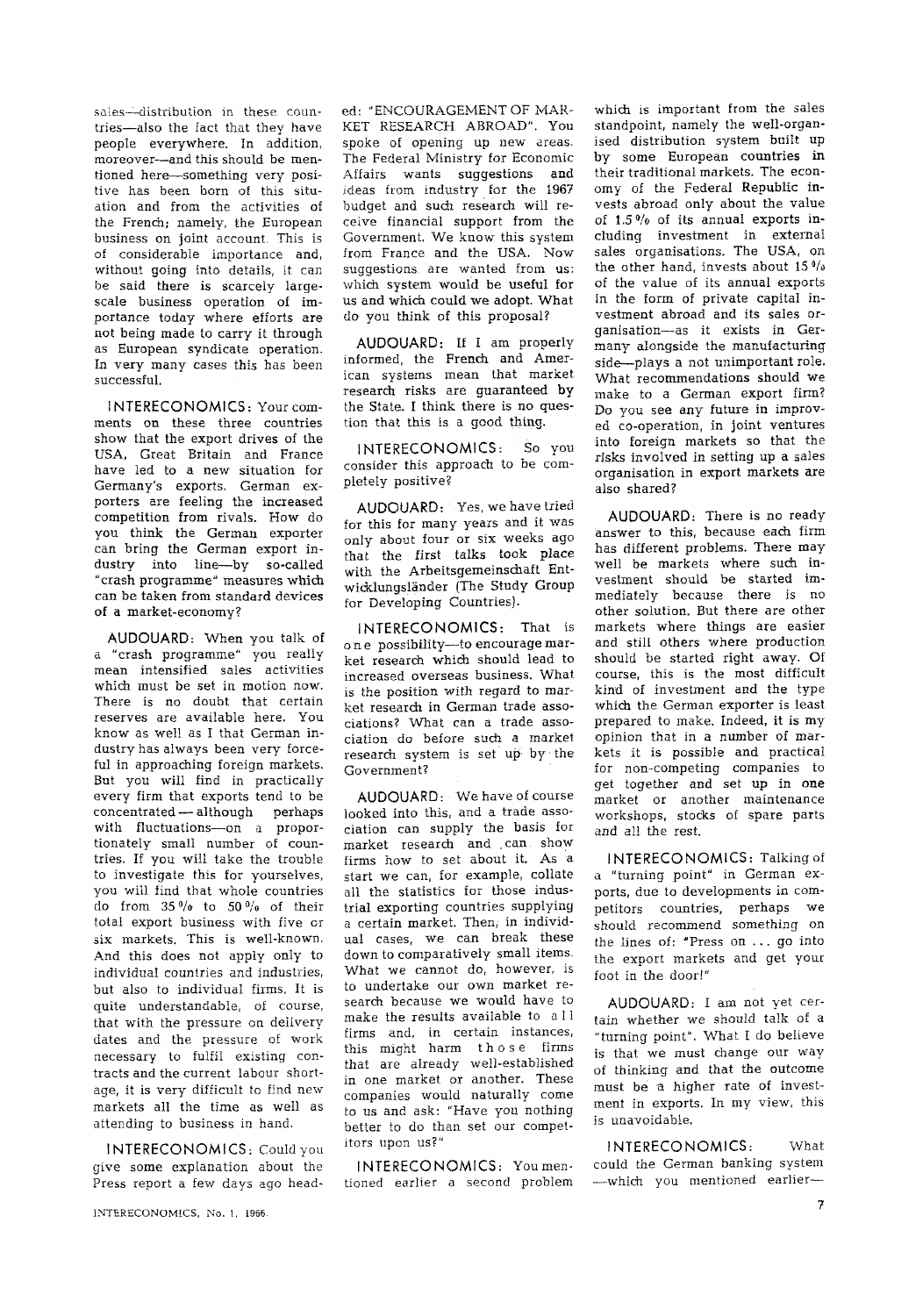contribute? Compared with French and English systems it is much less developed abroad.

AUDOUARD: One can be in several minds about the attitudes of banks towards the help they have given and could give to exporting industries. We cannot deny that, in the beginning when industry was building up its export business, the banks gave very effective help. But as the function of financing became more and more complicated due to long-term payment arrangements in the world market, banks became more and more reluctant to help, that is, they were prepared to offer facilities up to a certain point but in every case and very emphatically they refused to run any risk. We know that banks administer other people's money and therefore have to be more careful than other people but I still think that banks would do better--within limits--if they were more prepared to take risks than is now the case, since they appear to have reservations about almost everything connected with our credit needs and the like. Without wishing to criticise, I feel that banks could do far more than they have so far. I even think that in many ways they are nowadays more like bureaucratic agencies for administering funds than real bankers.

**INTERECONOMICS:** Our last series of questions is about the development of demand--the demand from potential customer countries. In his Press conference on November 4th last year, Herr Schulz said that we must expect an easing of demand potential in important markets. What are the prospects for I9667

AUDOUARD: Taken by and large, the difficulties of our customer countries are increasing considerably. However, there are also improvements in some markets. Take countries like Greece and Spain, where market conditions are much better now than they were three or four years ago--and no doubt this balances out.

**I NTERECONOMICS:** Of course, Greece and Spain are not exactly big export customers of German industry.

AUDOUARD: No, if you are talking about size, then the classifications must be EEC, the EFTA

countries, the developing countries, and those in the Eastern bloc, and so on.

**INTERECONOMICS:** What is Your opinion, for instance, of the outlook in Italy for 19667

AUDOUARD: I feel that after the difficulties the Italians have had in 1963 and 1964, which they have had to make heavy sacrifices to overcome, even partially, an at least fairly constant development is to be anticipated. We cannot expect any considerable increase in our exports to Italy. On the other hand, I do not think we should anticipate any important reverses or the like.

**INTERECONOMICS:** You are very cautious, Mr. Audouard. In the department of our institute which does research on market trends, we are definitely optimistic about Italy, and also about France. We don't know how you see this -the export outlook, that is.

AUDOUARD: You must have evidence which you have studied showing that market conditions in our two main partners in the Common Market will definitely not develop along negative lines in 1966, and that this will have certain effects upon our total exports is a natural consequence of the way these countries integrate. But if we take capital goods on their own, investment in these two countries should on no account be considered merely as a point of departure for the export of our capital goods. This is because both countries, in spite of integration and, I might say, contrary to the spirit of the Treaty of Rome, are themselves increasingly producing these capital goods, in many cases with the engineering aid of other countries. They are frantically trying to maintain production at full capacity at home. So favourable business trends in these two EEC countries cannot be related to our exports.

**INTERECONOMICS;** But the outlook--one might say--is in no way negative, but quite definitely positive.

AUDOUARD: There is, of course, quite a difference between "not negative" and "definitely positive". I should like to repeat: the outlook is about the same. But I cannot see any reason for a rise in exports of capital goods to these countries.

**INTERECONOMICS:** What is the outlook for the biggest export market---the USA?

AUDOUARD: You mean our biggest export market. For us, as a separate country, it is certainly the biggest. I think that here, too, the situation will remain much the same, but of course this will depend a great deal upon whether the Americans can put into practice their protectionist aspirations, or whether they will continue to steer a liberal course. We must be clear that, although the USA is certainly an important market, it is nevertheless extremely difficult to sell there and one has to toil unceasingly to sell on the US market at all.

**}NTERECONOMtCS:** But sure-1y, the chances that the USA will steer a protectionist course are slim, provided people there can count on business being good, as it is now? Take, for instance, the war in Vietnam, and the impetus this is giving to the American economy; one result of this is that they buy wherever they cam--May we go back to the starting point of this discussion? We are interested not only in the outlook for exports, but also in the outlook for imports. Do you anticipate an increase similar to the one from January to September 1965---that is,  $22 \frac{0}{0}$ ?

AUDOUARD: Here too, I think business will slow down considerably and this slackening will naturally affect the import situation.

**INTERECONOMICS:** What do you think of the anticipated price increases?

AUDOUARD: The price increases in the Federal Republic?

**INTERECONOMICS:** Yes.

AUDOUARD: Are you quite certain we shall have such big price increases?

**INTERECONOMICS:** We shall certainly not have many fewer price increases than last year. We estimate about  $3\frac{0}{a}$ , and this is the figure mentioned by the Federal Government, too.

AUDOUARD: Here again, there will probably be different elements involved. My opinion is that competition on the German market will harden considerably and in various sectors of industry we shall

INTERECONOMICS, No, 1, 1966.